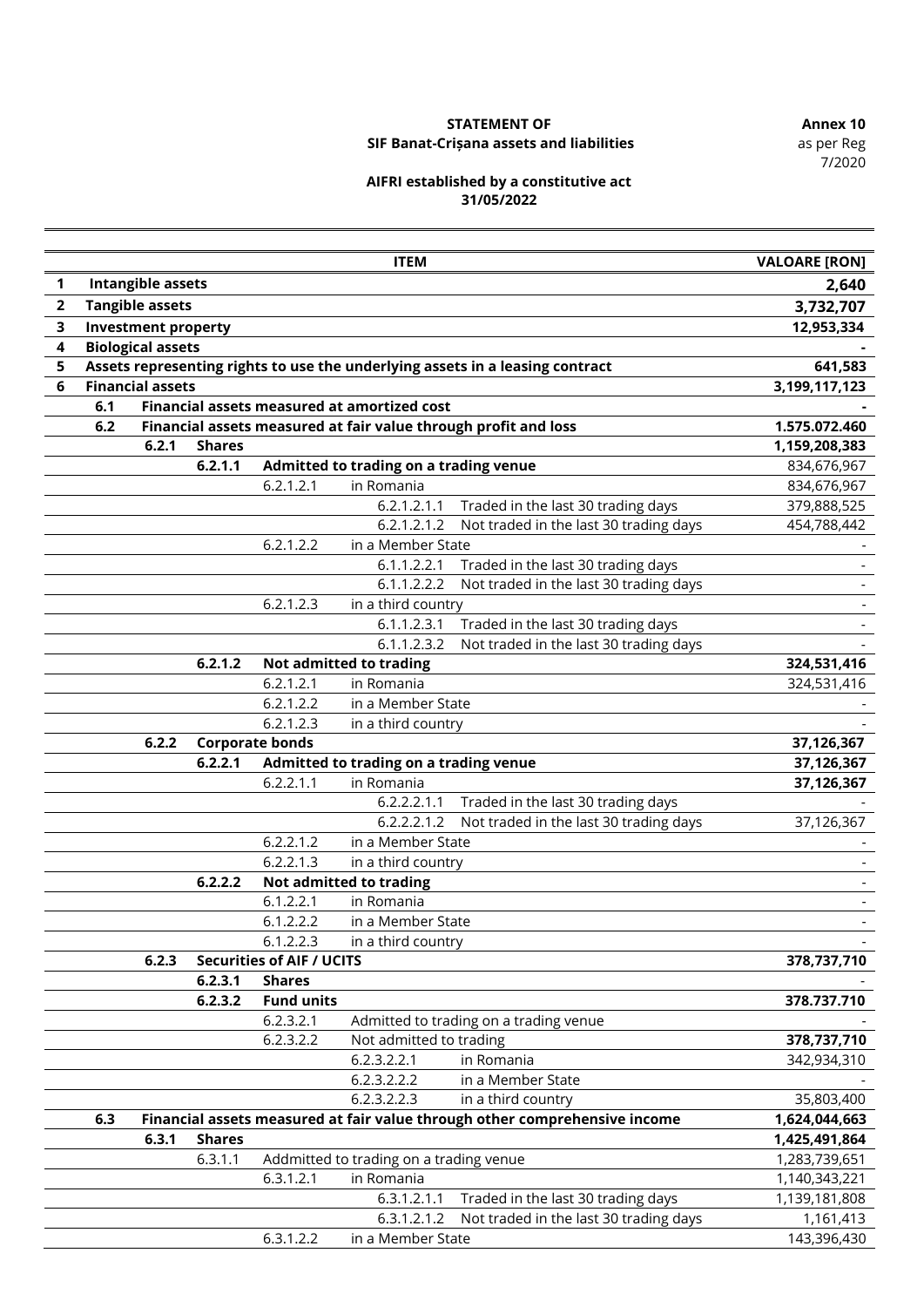|                |                                           |                            |                                   | 6.3.1.2.2.1                                                      | Traded in the last 30 trading days                                   | 143,396,430    |
|----------------|-------------------------------------------|----------------------------|-----------------------------------|------------------------------------------------------------------|----------------------------------------------------------------------|----------------|
|                |                                           |                            |                                   | 6.3.1.2.2.2                                                      | Not traded in the last 30 trading days                               |                |
|                |                                           | 6.3.1.2                    |                                   | Not admitted to trading                                          |                                                                      | 141,752,213    |
|                |                                           |                            | 6.3.1.2.1                         | in Romania                                                       |                                                                      | 141,752,213    |
|                |                                           |                            | 6.3.1.2.2                         | in a Member State                                                |                                                                      |                |
|                |                                           |                            | 6.3.1.2.3                         | in a third country                                               |                                                                      |                |
|                | 6.3.2                                     |                            | <b>Corporate bonds</b>            |                                                                  |                                                                      | 5,323,423      |
|                |                                           | 6.3.2.1                    |                                   | Admitted to trading on a trading venue                           |                                                                      | 5,323,423      |
|                |                                           |                            | 6.3.2.1.1                         | in Romania                                                       |                                                                      | 5,323,423      |
|                |                                           |                            |                                   | 6.3.2.2.1.1                                                      | Traded in the last 30 trading days                                   | 5,323,423      |
|                |                                           |                            |                                   | 6.3.2.2.1.2                                                      | Not traded in the last 30 trading days                               |                |
|                |                                           | 6.3.2.2                    |                                   | Not admitted to trading                                          |                                                                      |                |
|                | 6.3.3                                     |                            | <b>Securities of AIF / UCITS</b>  |                                                                  |                                                                      | 193,229,376    |
|                |                                           | 6.3.3.1                    | <b>Shares</b>                     |                                                                  |                                                                      | 193,229,376    |
|                |                                           |                            | 6.3.3.1                           |                                                                  | Admitted to trading on a trading venue                               | 193,229,376    |
|                |                                           |                            |                                   | 6.3.3.1.1                                                        | in Romania                                                           | 193,229,376    |
|                |                                           |                            |                                   |                                                                  | 6.3.3.1.1.1 Traded in the last 30 trading days                       | 193,229,376    |
|                |                                           |                            |                                   | 6.3.3.1.1.2                                                      | Not traded in the last 30 trading days                               |                |
|                |                                           |                            | 6.3.3.2                           | Not admitted to trading                                          |                                                                      |                |
|                |                                           | 6.3.3.2                    | <b>Fund units</b>                 |                                                                  |                                                                      |                |
| $\overline{7}$ | Cash available (cash and cash equivalent) |                            |                                   |                                                                  |                                                                      | 129,460,758    |
| 8              | <b>Bank deposits</b>                      |                            |                                   |                                                                  |                                                                      | 53,198,844     |
| 9              | <b>Other assets:</b>                      |                            |                                   |                                                                  |                                                                      | 34.367.124     |
|                | 9.1                                       |                            | Dividends or other receivables    |                                                                  |                                                                      | 27,969,519     |
|                | 9.2                                       | Other assets               |                                   |                                                                  |                                                                      | 6,397,605      |
| 10             | <b>Accrued expenses</b>                   |                            |                                   |                                                                  |                                                                      | 180,631        |
|                | <b>Total assets</b>                       |                            |                                   |                                                                  |                                                                      |                |
| 11             |                                           |                            |                                   |                                                                  |                                                                      | 3,433,654,744  |
| 12             | <b>Total liabilities</b>                  |                            |                                   |                                                                  |                                                                      | 215,812,290    |
|                | 12.1                                      |                            |                                   | Financial liabilities measured at amortized cost                 |                                                                      | 63,305,200     |
|                | 12.2                                      |                            | Deferred income tax liabilities   |                                                                  |                                                                      | 152,507,090    |
|                | 12.3                                      | Other liabilities          |                                   |                                                                  |                                                                      |                |
| 13             | Provisions for risks and expenses         |                            |                                   |                                                                  |                                                                      |                |
| 14             | <b>Deferred income</b>                    |                            |                                   |                                                                  |                                                                      | 26,457         |
| 15             | Equity, of which:                         |                            |                                   |                                                                  |                                                                      | 3,221,053,060  |
|                | 15.1 Share capital                        |                            |                                   |                                                                  |                                                                      | 51,542,236     |
|                | 15.2                                      | Items treated as equity    |                                   |                                                                  |                                                                      | 642,622,709    |
|                | 15.3                                      |                            | Other components of equity        |                                                                  |                                                                      | 838,004,885    |
|                | 15.4                                      | Premium related to capital |                                   |                                                                  |                                                                      |                |
|                | 15.5                                      | Revaluation reserves       |                                   |                                                                  |                                                                      | 1,176,569      |
|                | 15.6<br>Reserves                          |                            |                                   |                                                                  |                                                                      | 3,576,626,588  |
|                | 15.7                                      | Treasury shares*           |                                   |                                                                  |                                                                      | (21, 694, 227) |
|                | 15.8                                      | Retained earnings          |                                   |                                                                  |                                                                      | 690,964,646    |
|                | 15.9                                      |                            |                                   | Retained earnings first-time adoption of IAS 29 (debtor account) |                                                                      | -2,537,534,532 |
|                | 15.10                                     | Result for the period      |                                   |                                                                  |                                                                      | $-20,655,815$  |
| 16             | <b>Net Asset Value</b>                    |                            |                                   |                                                                  |                                                                      | 3,217,815,997  |
| 17             | Number of issued shares**                 |                            |                                   |                                                                  |                                                                      | 507,510,056    |
| 18             | <b>Net Asset Value per Share</b>          |                            |                                   |                                                                  |                                                                      | 6.3404         |
| 19             |                                           |                            |                                   | Number of companies in the portfolio, of which:                  |                                                                      | 94             |
|                | 19.1                                      |                            |                                   | Companies admitted to trading on an EU trading venue             |                                                                      | 32             |
|                | 19.2                                      |                            |                                   |                                                                  | Companies admitted to trading on a stock exchange in a third country |                |
|                | 19.3                                      |                            | Companies not admitted to trading |                                                                  |                                                                      | 62             |

\* The value of the repurchased shares within the Public Tender Offer carried out between September 29 and October 12, 2021.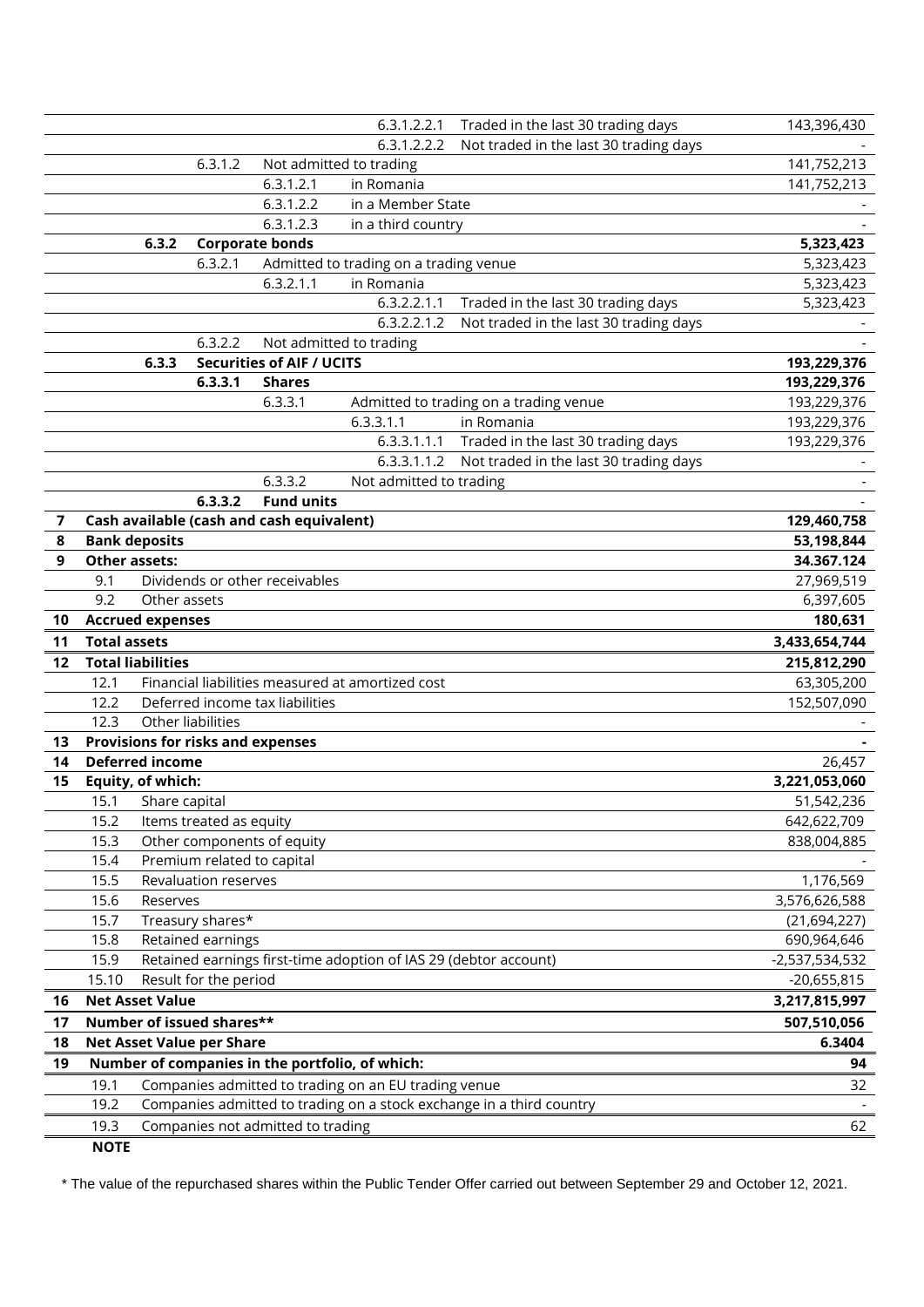\*\* As per Art. 123, par. (3) of ASF Regulation no. 9/2014, this item displays the number of **shares issued by the company and outstanding as of the reporting date, excluding the treasury shares repurchased by the company**, based on which the net asset value per share is calculated.

At the date of this report, out of the total of 515,422,363 issued shares, the company holds a number of 7,912,307 treasury shares, repurchased under the PTO carried out between September 29 and October 12, 2021.

#### **SIF Banat-Crisana Certified**

# **Banca Comercialã Românã**

Director General Adjunct **Specialist Depozitare** Specialist Depozitare

TEODORA SFERDIAN MIHAELA-NICOLETA IOSIF

Evaluare si Activ net ALEXANDRA DUMITRAŞCU DANIELA VASI Coordonator echipa Depozitare

RC Conformitate EUGEN CRISTEA

#### **ANNEX - according to art.38 par. (4) of Law 243/2019**

**Assets in SIF Banat-Crișana portfolio evaluated using valuation methods in accordance with International Valuation Standards**

| #            | Name of the issuer                                                                                                                                                     | Tax<br>Indentificat<br>ion Code | Symbol      | No. of<br>shares held | No./date of<br>valuation report | RON/<br>share | <b>Total value</b> | <b>Valuation method</b>                            |  |
|--------------|------------------------------------------------------------------------------------------------------------------------------------------------------------------------|---------------------------------|-------------|-----------------------|---------------------------------|---------------|--------------------|----------------------------------------------------|--|
|              | Companies not admitted to trading where SIF BC stake is> 33% of the share capital                                                                                      |                                 |             |                       |                                 |               |                    |                                                    |  |
| $\mathbf{1}$ | <b>AZUGA TURISM</b>                                                                                                                                                    | 28330211                        |             | 786,882               | 629/09.03.2022                  | 19.1600       | 15,076,659         | income approach,<br>discounted cash flow<br>method |  |
| 2            | <b>NAPOMAR</b>                                                                                                                                                         | 199176                          |             | 10,256,241            | 630/09.03.2022                  | 1.0442        | 10,709,567         | income approach,<br>discounted cash flow<br>method |  |
| 3            | <b>CENTRAL</b>                                                                                                                                                         | 199230                          |             | 53,120                | 631/09.03.2022                  | 769.6009      | 40,881,200         | income approach,<br>discounted cash flow<br>method |  |
| 4            | SAI MUNTENIA INVEST                                                                                                                                                    | 9415761                         |             | 119,976               | 632/09.03.2022                  | 740.2500      | 88,812,234         | income approach,<br>discounted cash flow<br>method |  |
| 5            | SIF SPV TWO                                                                                                                                                            | 40094500                        |             | 119,988               | 633/09.03.2022                  | 0.4675        | 56,094             | asset approach,<br>corrected Net Asset<br>method   |  |
| 6            | Administrare<br>Imobiliare SA                                                                                                                                          | 20919450                        |             | 16,049,741            | 634/09.03.2022                  | 2.6425        | 42,411,441         | asset approach,<br>corrected Net Asset<br>method   |  |
| 7            | SIF1 IMGB                                                                                                                                                              | 380430                          |             | 301,078,647           | 636/09.03.2022                  | 0.8025        | 241,615,614        | asset approach,<br>corrected Net Asset<br>method   |  |
|              | Companies admitted to trading with irrelevant liquidity for the application of the mark to market valuation method (according to Art.114 par. (4)<br>of Reg. 9 / 2014) |                                 |             |                       |                                 |               |                    |                                                    |  |
| $\mathsf{R}$ | SIF Imobiliare PLC                                                                                                                                                     | HE323682                        | SIFI        | 4,499,961             | 635/09.03.2022                  | 77.0131       | 346,555,946        | asset approach,<br>corrected Net Asset<br>method   |  |
| $\mathbf{q}$ | SIF Hoteluri                                                                                                                                                           | 56150                           | CAOR        | 31,820,906            | 637/09.03.2022                  | 2.1111        | 67,177,115         | income approach,<br>discounted cash flow<br>method |  |
| 10           | <b>IAMU</b>                                                                                                                                                            | 1766830                         | <b>IAMU</b> | 7,286,299             | 628/09.03.2022                  | 5.6346        | 41,055,380         | income approach,<br>discounted cash flow<br>method |  |